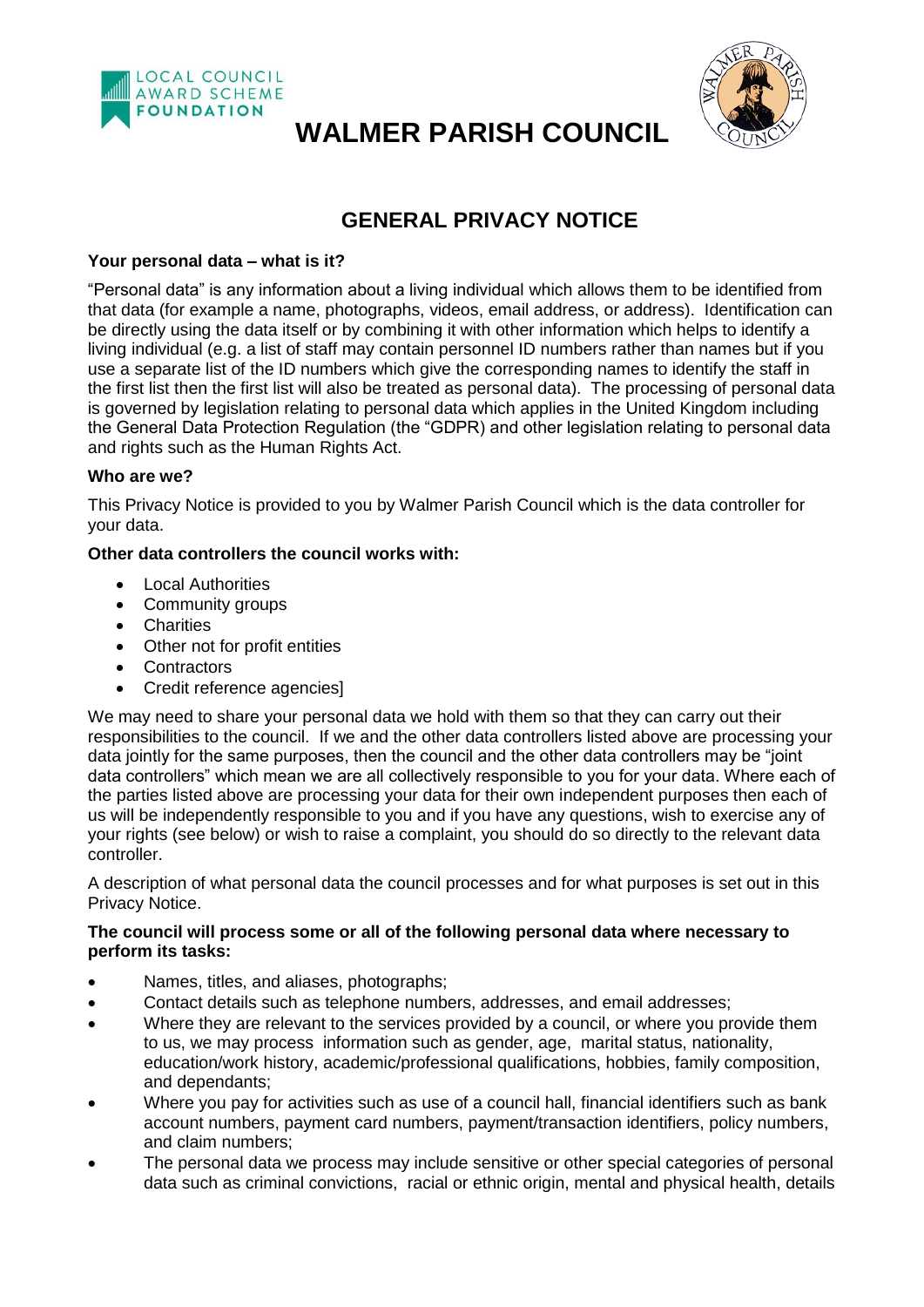of injuries, medication/treatment received, political beliefs, trade union affiliation, genetic data, biometric data, data concerning and sexual life or orientation.

#### **How we use sensitive personal data**

- We may process sensitive personal data including, as appropriate:
	- information about your physical or mental health or condition in order to monitor sick leave and take decisions on your fitness for work;
	- your racial or ethnic origin or religious or similar information in order to monitor compliance with equal opportunities legislation;
	- in order to comply with legal requirements and obligations to third parties.
- These types of data are described in the GDPR as "Special categories of data" and require higher levels of protection. We need to have further justification for collecting, storing and using this type of personal data.
- We may process special categories of personal data in the following circumstances:
	- In limited circumstances, with your explicit written consent.
	- Where we need to carry out our legal obligations.
	- Where it is needed in the public interest.
- Less commonly, we may process this type of personal data where it is needed in relation to legal claims or where it is needed to protect your interests (or someone else's interests) and you are not capable of giving your consent, or where you have already made the information public.

#### **Do we need your consent to process your sensitive personal data?**

 In limited circumstances, we may approach you for your written consent to allow us to process certain sensitive personal data. If we do so, we will provide you with full details of the personal data that we would like and the reason we need it, so that you can carefully consider whether you wish to consent.

#### **The council will comply with data protection law. This says that the personal data we hold about you must be:**

- Used lawfully, fairly and in a transparent way.
- Collected only for valid purposes that we have clearly explained to you and not used in any way that is incompatible with those purposes.
- Relevant to the purposes we have told you about and limited only to those purposes.
- Accurate and kept up to date.
- Kept only as long as necessary for the purposes we have told you about.
- Kept and destroyed securely including ensuring that appropriate technical and security measures are in place to protect your personal data to protect personal data from loss, misuse, unauthorised access and disclosure.

#### **We use your personal data for some or all of the following purposes:**

- To deliver public services including to understand your needs to provide the services that you request and to understand what we can do for you and inform you of other relevant services;
- To confirm your identity to provide some services;
- To contact you by post, email, telephone or using social media (e.g., Facebook, Twitter, WhatsApp);
- To help us to build up a picture of how we are performing;
- To prevent and detect fraud and corruption in the use of public funds and where necessary for the law enforcement functions;
- To enable us to meet all legal and statutory obligations and powers including any delegated functions;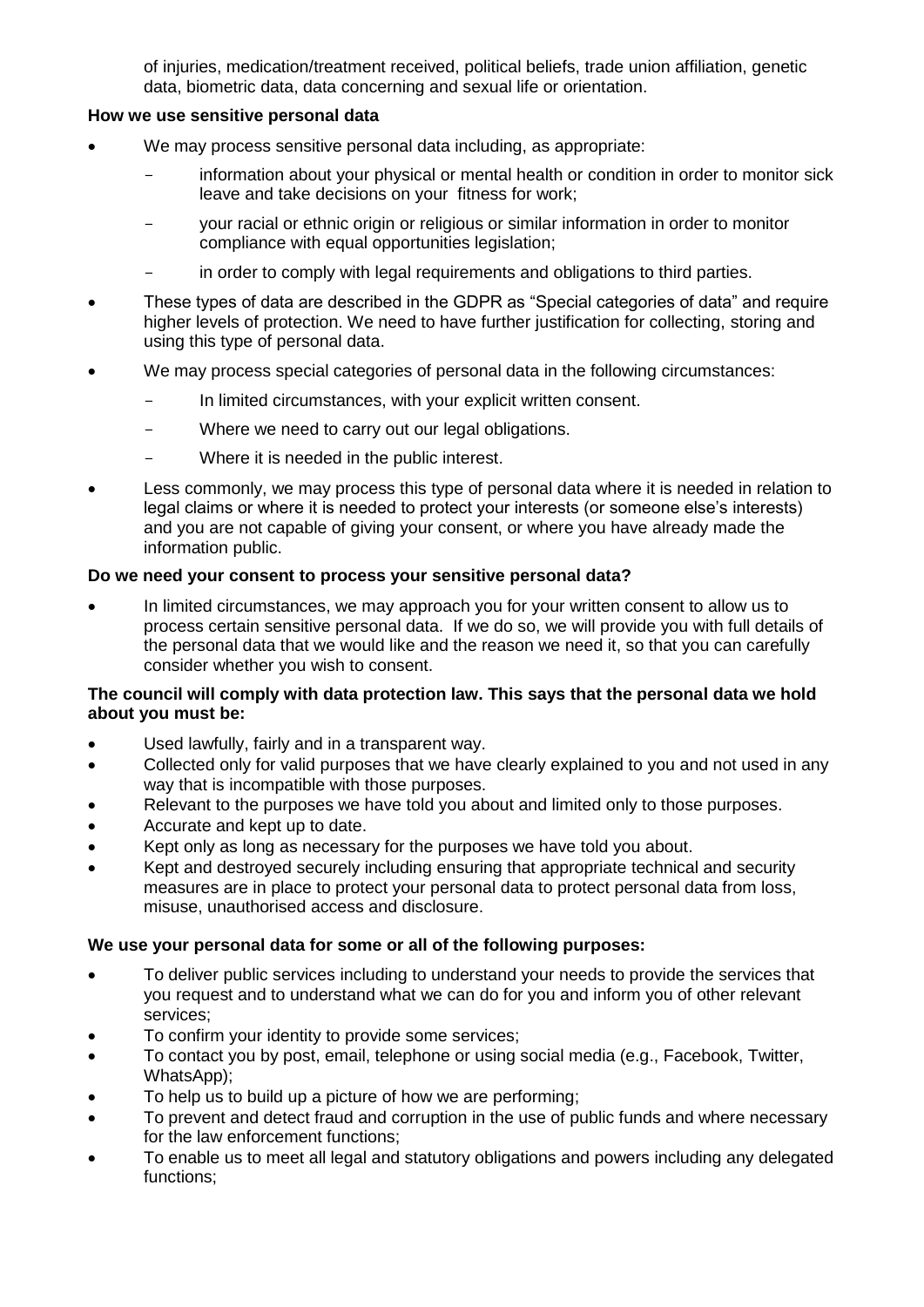- To carry out comprehensive safeguarding procedures (including due diligence and complaints handling) in accordance with best safeguarding practice from time to time with the aim of ensuring that all children and adults-at-risk are provided with safe environments and generally as necessary to protect individuals from harm or injury;
- To promote the interests of the council;
- To maintain our own accounts and records;
- To seek your views, opinions or comments;
- To notify you of changes to our facilities, services, events and staff, councillors and other role holders;
- To send you communications which you have requested and that may be of interest to you. These may include information about campaigns, appeals, other new projects or initiatives;
- To process relevant financial transactions including grants and payments for goods and services supplied to the council
- To allow the statistical analysis of data so we can plan the provision of services.

Our processing may also include the use of CCTV systems for the prevention and prosecution of crime.

# **What is the legal basis for processing your personal data?**

The council is a public authority and has certain powers and obligations. Most of your personal data is processed for compliance with a legal obligation which includes the discharge of the council's statutory functions and powers. Sometimes when exercising these powers or duties it is necessary to process personal data of residents or people using the council's services. We will always take into account your interests and rights. This Privacy Notice sets out your rights and the council's obligations to you.

We may process personal data if it is necessary for the performance of a contract with you, or to take steps to enter into a contract. An example of this would be processing your data in connection with the use of sports facilities, or the acceptance of an allotment garden tenancy

Sometimes the use of your personal data requires your consent. We will first obtain your consent to that use.

# **Sharing your personal data**

This section provides information about the third parties with whom the council may share your personal data. These third parties have an obligation to put in place appropriate security measures and will be responsible to you directly for the manner in which they process and protect your personal data. It is likely that we will need to share your data with some or all of the following (but only where necessary):

- The data controllers listed above under the heading "Other data controllers the council works with";
- Our agents, suppliers and contractors. For example, we may ask a commercial provider to publish or distribute newsletters on our behalf, or to maintain our database software;
- On occasion, other local authorities or not for profit bodies with which we are carrying out joint ventures e.g. in relation to facilities or events for the community.

#### **How long do we keep your personal data?**

We will keep some records permanently if we are legally required to do so. We may keep some other records for an extended period of time. For example, it is currently best practice to keep financial records for a minimum period of 8 years to support HMRC audits or provide tax information. We may have legal obligations to retain some data in connection with our statutory obligations as a public authority. The council is permitted to retain data in order to defend or pursue claims. In some cases the law imposes a time limit for such claims (for example 3 years for personal injury claims or 6 years for contract claims). We will retain some personal data for this purpose as long as we believe it is necessary to be able to defend or pursue a claim. In general, we will endeavour to keep data only for as long as we need it. This means that we will delete it when it is no longer needed.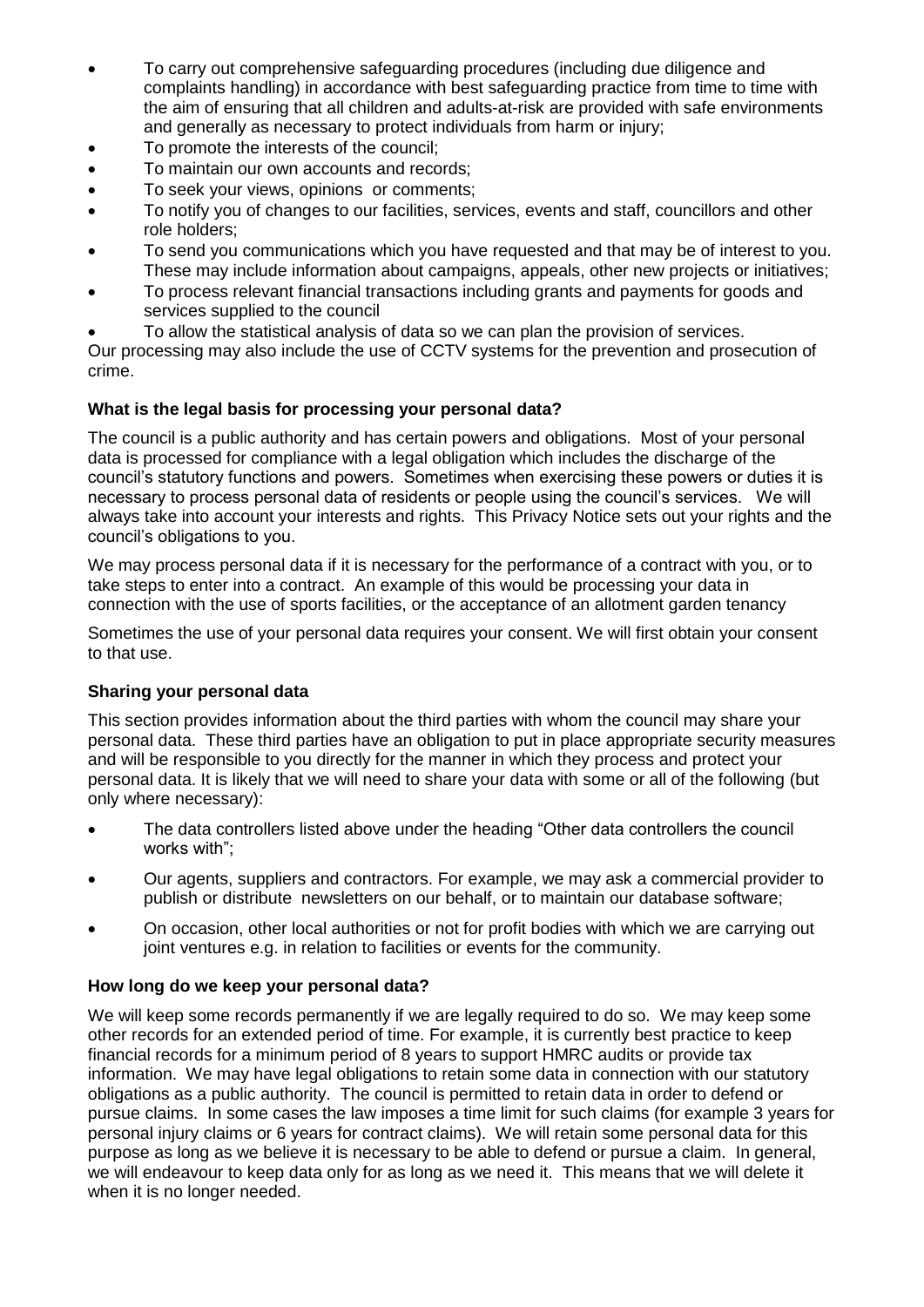# **Your rights and your personal data**

You have the following rights with respect to your personal data:

When exercising any of the rights listed below, in order to process your request, we may need to verify your identity for your security. In such cases we will need you to respond with proof of your identity before you can exercise these rights.

#### *1) The right to access personal data we hold on you*

- At any point you can contact us to request the personal data we hold on you as well as why we have that personal data, who has access to the personal data and where we obtained the personal data from. Once we have received your request we will respond within one month.
- There are no fees or charges for the first request but additional requests for the same personal data or requests which are manifestly unfounded or excessive may be subject to an administrative fee.

# *2) The right to correct and update the personal data we hold on you*

 If the data we hold on you is out of date, incomplete or incorrect, you can inform us and your data will be updated.

# *3) The right to have your personal data erased*

- If you feel that we should no longer be using your personal data or that we are unlawfully using your personal data, you can request that we erase the personal data we hold.
- When we receive your request we will confirm whether the personal data has been deleted or the reason why it cannot be deleted (for example because we need it for to comply with a legal obligation).

#### *4) The right to object to processing of your personal data or to restrict it to certain purposes only*

 You have the right to request that we stop processing your personal data or ask us to restrict processing. Upon receiving the request we will contact you and let you know if we are able to comply or if we have a legal obligation to continue to process your data.

#### *5) The right to data portability*

- You have the right to request that we transfer some of your data to another controller. We will comply with your request, where it is feasible to do so, within one month of receiving your request.
- *6) The right to withdraw your consent to the processing at any time for any processing of data to which consent was obtained*
- You can withdraw your consent easily by telephone, email, or by post (see Contact Details below).

# *7) The right to lodge a complaint with the Information Commissioner's Office.*

 You can contact the Information Commissioners Office on 0303 123 1113 or via email https://ico.org.uk/global/contact-us/email/ or at the Information Commissioner's Office, Wycliffe House, Water Lane, Wilmslow, Cheshire SK9 5AF.

#### **Transfer of Data Abroad**

Any personal data transferred to countries or territories outside the European Economic Area ("EEA") will only be placed on systems complying with measures giving equivalent protection of personal rights either through international agreements or contracts approved by the European Union. Our website is also accessible from overseas so on occasion some personal data (for example in a newsletter) may be accessed from overseas.

#### **Further processing**

If we wish to use your personal data for a new purpose, not covered by this Privacy Notice, then we will provide you with a new notice explaining this new use prior to commencing the processing and setting out the relevant purposes and processing conditions. Where and whenever necessary, we will seek your prior consent to the new processing.